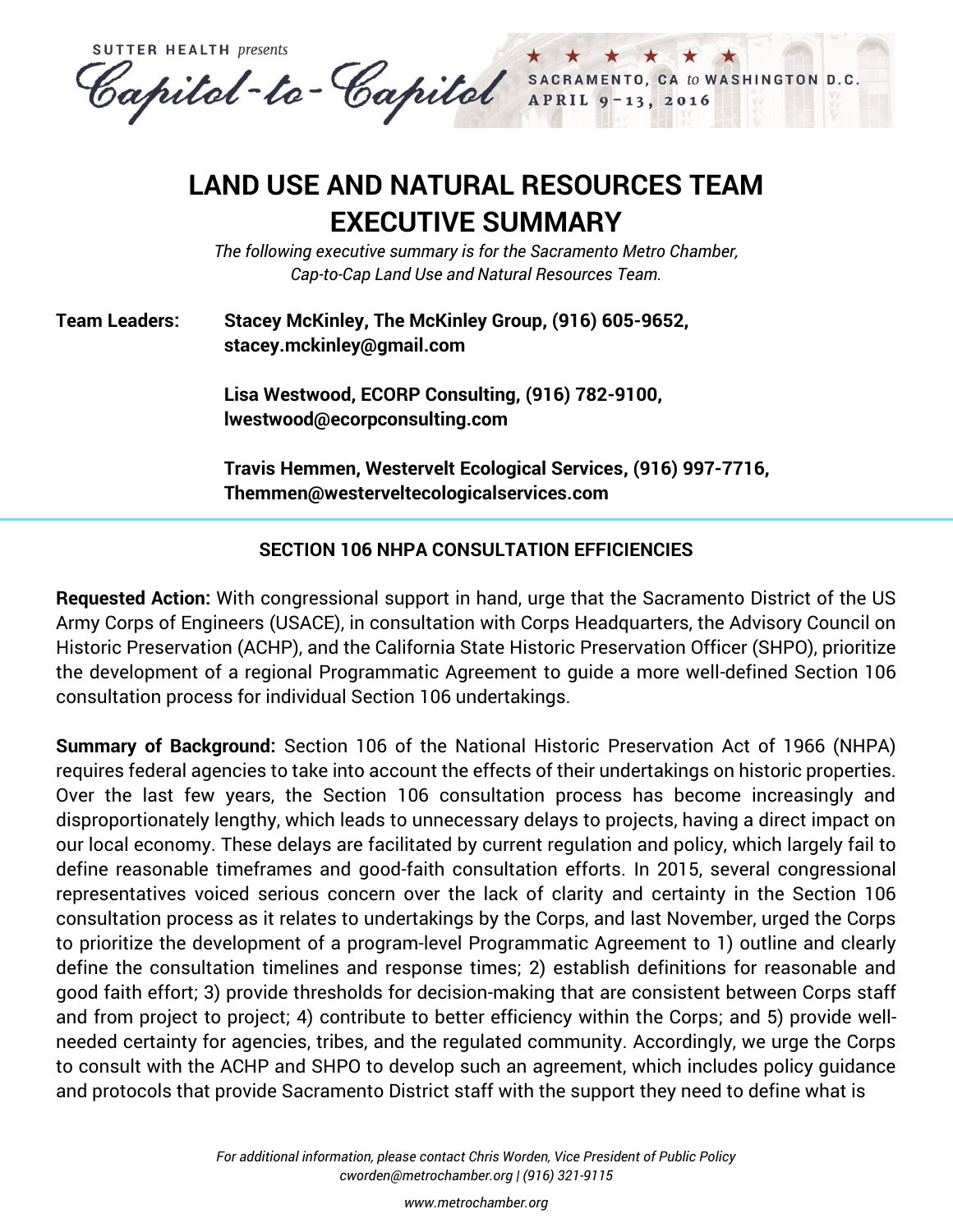

reasonable and appropriate, and to ensure that historic properties are managed or mitigated in a timely manner and at a scale that is appropriate to the undertaking.

### **NATURAL RESOURES AGENCY FUNDING**

#### **Requested Action:**

- Seek congressional support for review of Office of Management and Budget (OMB) and Congressional Budget Office (CBO) metrics of local and regional funding of agencies.
- Seek congressional support for review of local agency funding to determine if budgets to hire and retain staff is in line with cost of living factors and the high economic development ramifications of timely and skilled review of permits.
- Seek congressional support for the USFWS to utilize its ability to receive private and public funds to augment existing budgets.
- Request continued and prioritized funding to complete regional Habitat Conservation Plans (HCPs), which will have value to the regulated and environmental community.

**Summary of Background:** The Sacramento Region, in line with the nation, is recovering from the recession, and experiencing for the first time in several years an ability to proceed with the development, and more importantly, the implementation of both vast regional planning efforts and individual private and public projects. While the economy was stagnant, planning on these efforts continued, but for many reasons, the goal to complete was not realized, but it was neither due to the withholding of significant fortune on the part of the federal, state and local agencies nor the time and resources of a diversified and committed stakeholder community. Nonetheless, we now find ourselves at a crossroads of near completion of these HCPs and an energized economy which is primed for economic development. While the HCPs receive attention from the aforementioned parties, concerted federal attention is needed to not only ensure adequate resources for the natural resource agencies charged with delivering projects - both big and small - but also to adress policy challenges to permitting in a way that balances economic growth priorities and conservation efforts

## **HABITAT CONSERVATION PLANNING**

## **Requested Action:**

- Seek congressional support of continued Section 6 funding.
- Seek congressional support and agency support for clarity from USACE and EPA on 404 integration.
- Seek congressional and agency support for highest policy-level engagement on issues of critical importance to the success of implementation.
- Seek congressional and agency support for continued funding of regional Habitat Conservation Plans.

*For additional information, please contact Chris Worden, Vice President of Public Policy [cworden@metrochamber.org](mailto:cworden@metrochamber.org) | (916) 321-9115*

*[www.metrochamber.org](http://www.metrochamber.org/)*